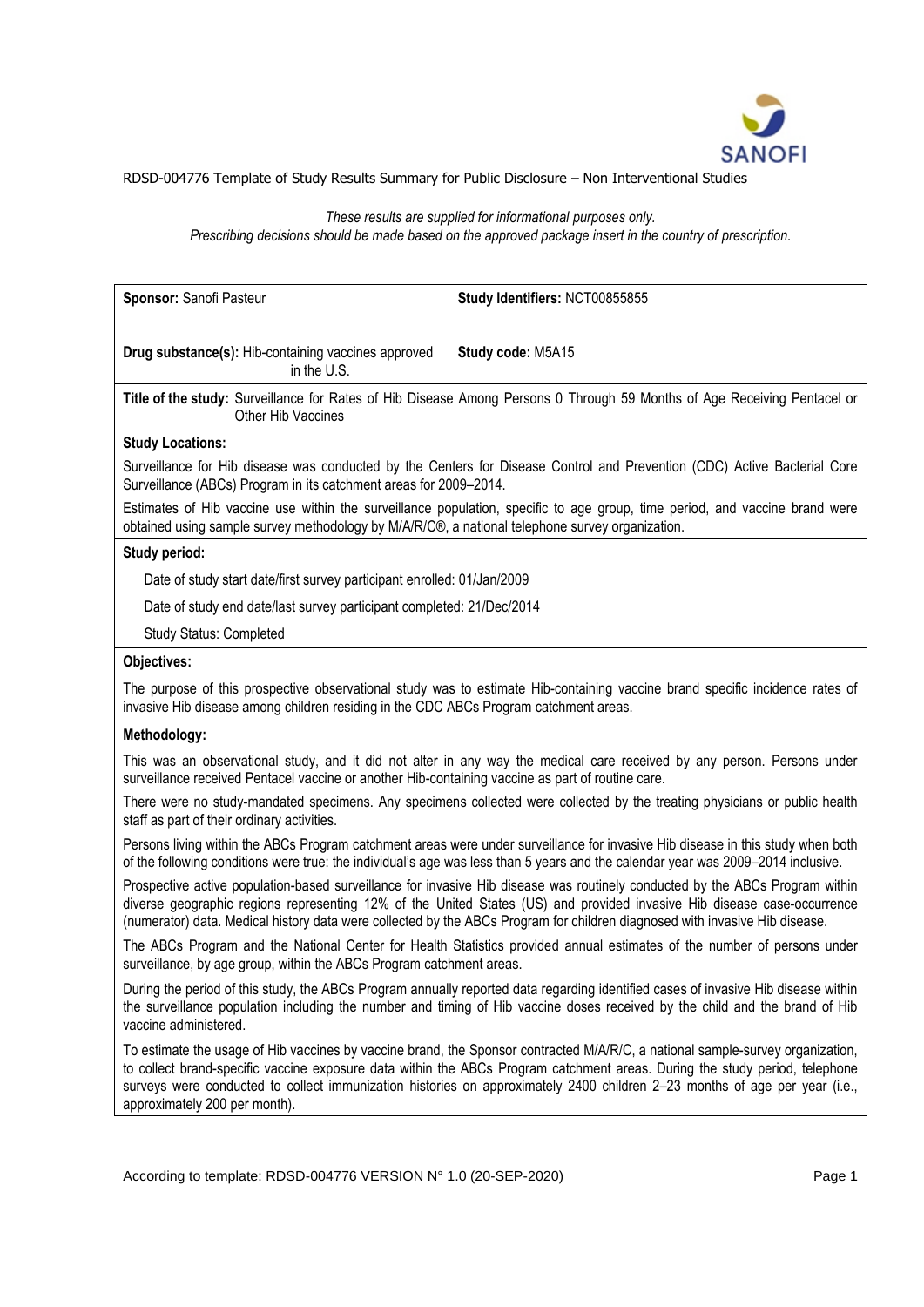

To ensure an accurate estimate of Hib vaccine brand usage in the ABCs Program catchment areas, survey sampling conducted by the national sample-survey organization included collection of immunization records from the child's health care provider.

The duration of participation for persons in the sample survey was the time needed to respond to a single data collection request. Following the initial contact and verbal approval by parents for collection of their child's immunization history, survey packets were mailed to parents that included an instruction sheet and a verbal consent confirmation form. To minimize loss to follow-up for the vaccine usage survey, parents were contacted by M/A/R/C at 3, 5, and 7 weeks after survey packets were mailed. Once parents returned their survey, survey packets were sent to their health care providers that contained instructions, verbal consent confirmation of parent, and an immunization history collection form to be completed via a secure online website or faxed back to M/A/R/C. If necessary, physician offices also were contacted to remind them to submit the requested vaccine information.

**Number of survey participants:** 16,120 children with eligible participant and relevant Hib vaccine brand information supplied in the immunization history form.

### **Survey participant selection criteria:**

Persons born after licensure and initial launch of Pentacel vaccine (assumed to be 01 January 2009) were eligible for inclusion in the sample survey for Hib vaccine brand usage in this study if the following 4 conditions were true: (1) residence within the geographic scope of the ABCs Program (operated by the CDC) during the period of surveillance; (2) aged 2 through 23 months (prior to 2nd birthday) on the day of inclusion; (3) calendar years 2009–2014, inclusive; and (4) agreement to complete the required sample survey.

### **Study Products:**

Marketed vaccine lots were documented as used. Product descriptions of Hib-containing vaccines used are provided herein solely for information, to support correct categorization of exposures.

Pentacel Vaccine, Sanofi Pasteur Ltd.

ActHIB® Vaccine, Sanofi Pasteur, SA

TriHIBit® , Sanofi Pasteur Inc.

Comvax® , Merck & Co, Inc.

PedvaxHIB® vaccine, Merck & Co, Inc.

**Duration of study:** The duration of participation for persons in the sample survey was the time needed to respond to a single data collection request. The duration of the study was 6 years.

#### **Criteria for evaluation and definitions:**

The primary endpoint was the occurrence of invasive Hib disease among persons within the population monitored by the ABCs Program.

The observational endpoint was Hib vaccine brand usage rates based on survey sampling data.

Hib breakthrough cases were defined as those who were born on or after 01 January 2009 AND, if under 4 months of age, received at least 1 dose of Hib vaccine, OR, if 4 months to under 6 months of age, received at least 2 doses of Hib vaccine, OR, if 6 months to under 16 months of age, either received at least 2 doses of a PRP-OMPC vaccine or received at least 3 doses of any Hib vaccine, OR, if 16 months of age or greater, received at least 3 doses of a PRP-OMPC vaccine or 4 doses of any Hib vaccine

Vaccine exposure groups were defined as follows: Group 1: received Pentacel only; Group 2: received ActHIB only or ActHIB 3 doses + TriHIBit 4th dose; Group 3: received PRP-OMPC only (Comvax or PedvaxHIB); Group 4a: received mixed vaccination history with at least one Pentacel dose and no unknown doses; Group 4b: received mixed vaccination history without Pentacel and no unknown doses; Group 4c: received partially or completely unknown vaccination history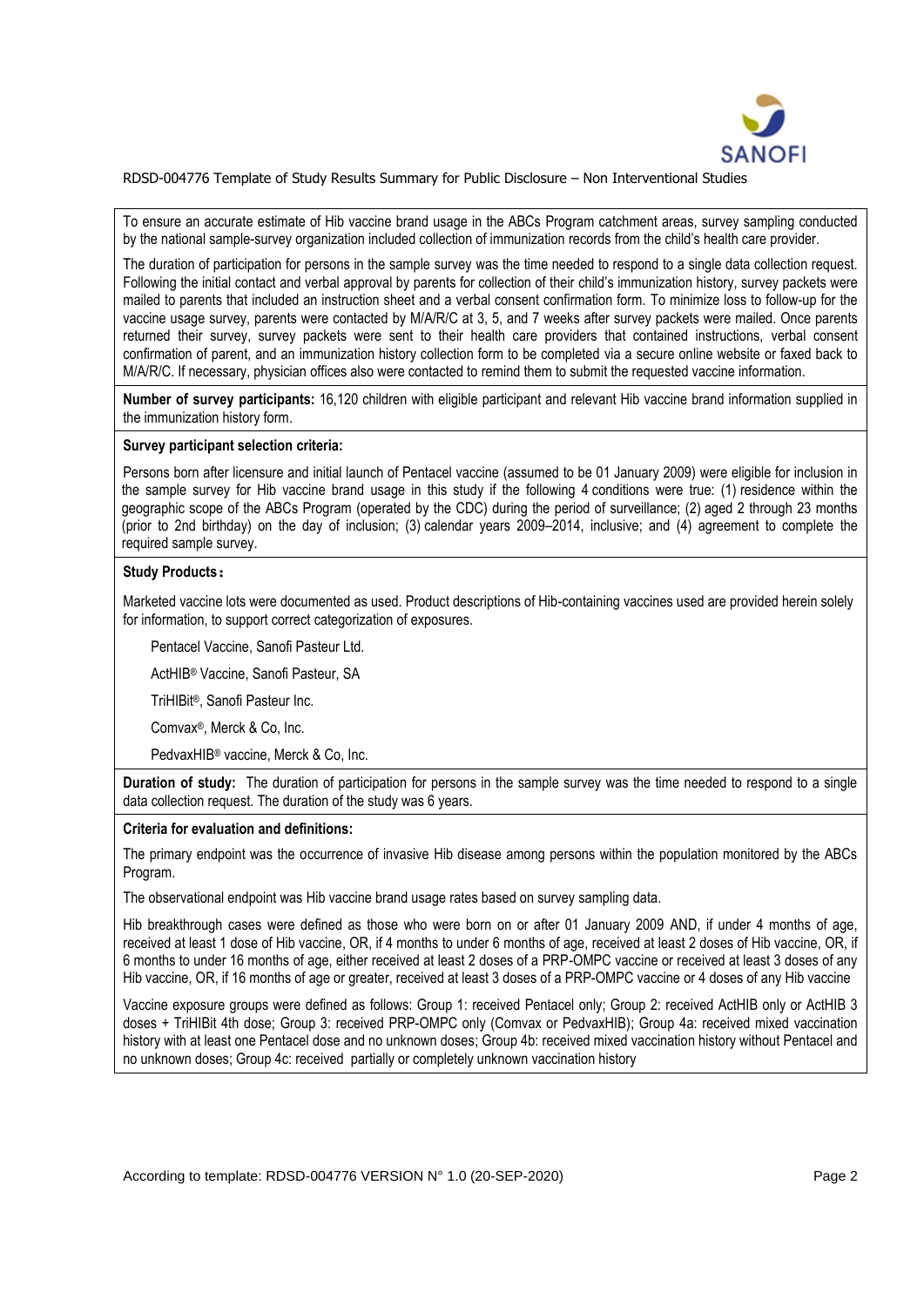

#### **Statistical methods:**

The analysis population included the survey samples (Hib vaccine brand usage) in the Surveillance [ABCs] Population catchment areas) and the eligible breakthrough invasive Hib disease cases (i.e., cases occurring among vaccinated persons) reported by the CDC's ABCs Program (Case Population).

To generate population vaccine brand usage estimates in the Surveillance (ABCs) Population catchment areas, the study survey sample data were weighted using an iterative proportional fitting algorithm. Specifically, the survey sample data were weighted to balance vs. US Census data on 3 variables: (1) age-gender combination, (2) ethnicity, and (3) household income.

#### **Analyses**

Incidence rates (per 1 000 000 person-years) of invasive Hib disease breakthrough cases over the 6-year surveillance period were calculated for each vaccination group along with the corresponding 95% confidence intervals (CIs). Rate ratios of incidence rates of invasive Hib disease breakthrough cases between vaccination groups were calculated along with the corresponding 2-sided 95% CIs.

In an alternate analysis, the Poisson estimation method was used to compare the expected number of invasive Hib disease cases to the observed number of cases for Group 1 compared with each reference group (Group 2, Group 3, Group 4a, Group 4b, and Group 4c).

#### **Summary:**

#### *Invasive Hib Disease Case Population*

The Case Population consisted of a total of 5 breakthrough invasive Hib disease cases with the date of positive Hib test between 2009 and 2014: 1 case in a child who received only Pentacel vaccine (Group 1), 2 cases in children who received only PedvaxHIB vaccine (Group 3), 1 case in a child who received mixed Hib vaccines (Group 4a; Dose 1 and 4, ActHIB vaccine and Dose 2 and 3, Pentacel vaccine), and 1 case in a child who received unknown Hib vaccine (Group 4c; noted as HibTITER [Wyeth Pharmaceuticals Inc], although unlikely to be correct as this brand of Hib vaccine was discontinued in the United States prior to start of study).

#### *Hib Vaccine Brand Sample Survey Population*

In the Surveillance (ABCs) Population catchment areas, the overall person-time estimate for Hib vaccine exposure was 9 304 270 person-years. The person-time estimates were 3 460 183 person-years for Group 1; 3 034 112 person-years for Group 2; 889 753 person-years in Group 3; 1 160 795 person-years in Group 4a; 270 570 person-years in Group 4b; and 488 857 person-years in Group 4c.

#### *Demographic and Baseline Characteristics*

Apart from age, no demographic data were provided by the CDC for invasive Hib disease cases.

During the period of the study, overall person-time estimates for the population under surveillance in the ABCs Program catchment areas were 4 745 178 person-years for males and 4 559 092 person-years for females. The overall person-time estimate was highest for persons of non-Hispanic ethnicity (7 463 086 person-years) and White (6 715 792person-years). There were differences in the person-time estimates by geographic region, ranging from 535 088 person-years for New York to 1 662 310 person-years for Georgia. Person-time estimates were highest for children aged 12–23 months (5 396 476) and for 3 doses (4 197 679 person-years).

### *Invasive Hib Disease Incidence Rates and Incidence Rate Ratios*

The distribution of breakthrough invasive Hib disease cases by vaccine group and estimated incidence rates based on persontime with corresponding 95% CI are shown below. For the comparison of interest (Group 1 vs. Group 2), the risk ratio was not calculable due to the absence of cases in Group 2.